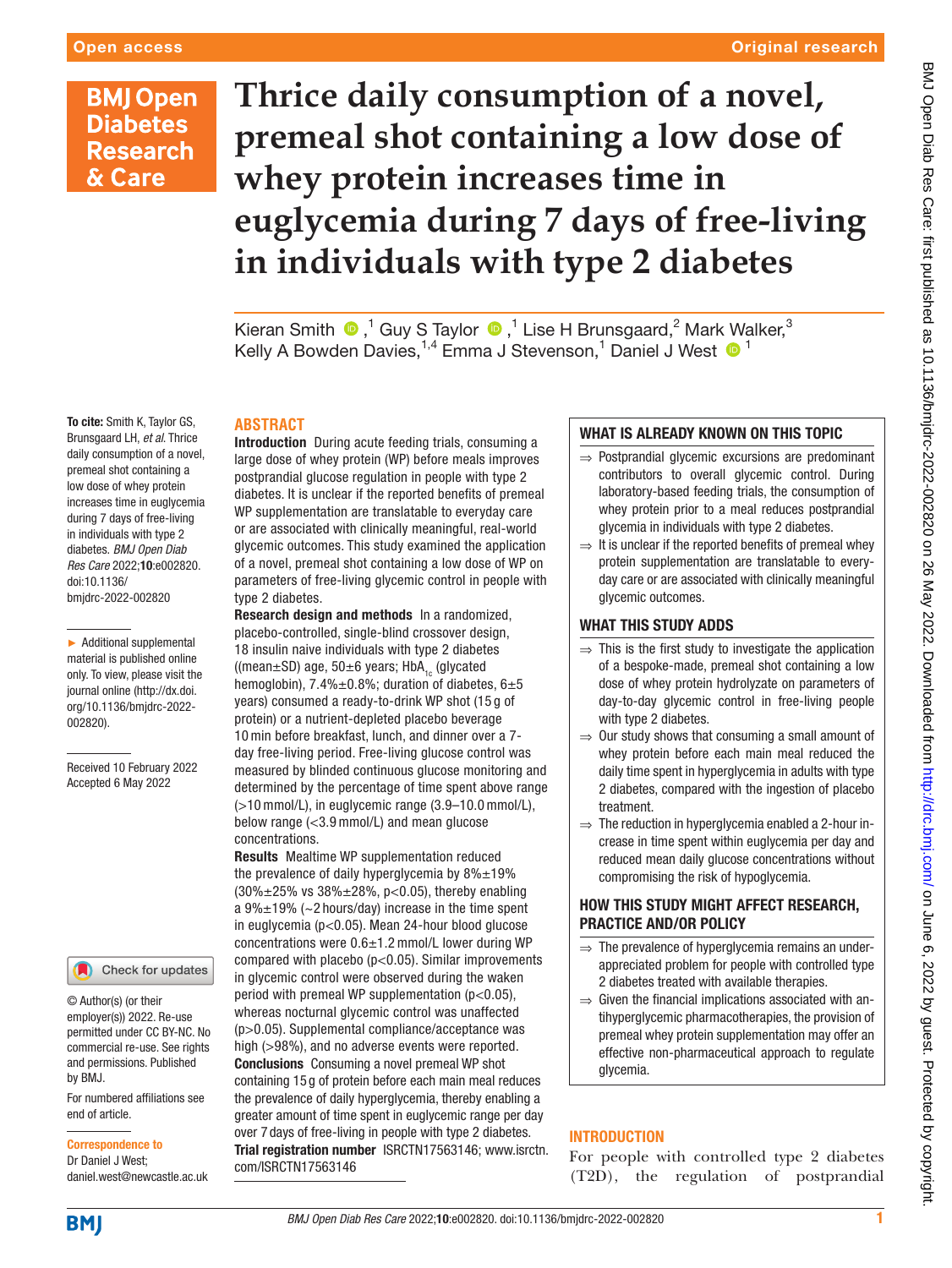glycemia (PPG) is essential to achieving optimal glycemic control,<sup>12</sup> which may reduce the risk of complications associated with hyperglycemia.<sup>34</sup> Indeed, PPG excursions are predominant contributors to overall glycemic control, as measured by glycated hemoglobin  $(HbA_{1c})$ .<sup>12</sup> However, there is growing recognition that PPG are not only determinants of  $HbA_{1c}$  but are also an independent cardiovascular risk factor,  $5^6$  thus supporting the development of strategies that limit PPG excursions. Given the reluctance from patients to initiate new antihyperglycemic medications or to intensify existing treatment regimens,<sup>[7](#page-7-3)</sup> the use of non-pharmaceutical approaches to regulate PPG is desirable.

Nutrition plays an integral role in the management of T2D<sup>8</sup> and represents an opportunity to optimize glycemic control in a cost-effective manner.<sup>[9](#page-7-5)</sup> We<sup>[10](#page-7-6)</sup> and others<sup>11–13</sup> have demonstrated that consuming whey protein (WP) at a fixed interval before a main meal (preload) effectively reduces PPG excursions in individuals with T2D. The consumption of a WP preload stimulates the early and sustained release of insulin and several gut peptides, including glucagon-like peptide 1 (GLP-1), and delays gastric emptying, thereby reducing the glycemic response to a meal. However, despite promising acute evidence, the application of mealtime WP on key clinical outcomes is unclear. For instance, although one study reported a statistically significant, but clinically modest, reduction in  $HbA_{1c}$  following the chronic application of premeal  $WP<sub>14</sub><sup>16</sup>$  HbA<sub>1c</sub> is unable to provide insight into day-to-day glycemic variability or the frequency of hyperglycemic events.[15](#page-7-9) There is also a wide range of possible mean glucose values and the time spent within desirable glycemic ranges with a given  $HbA<sub>1c</sub>$  that limits the precision by which it can be used to detect changes in glycemic control at the individual level.<sup>15 16</sup> Accordingly, the utility of mealtime WP supplementation on day-to-day glucose control remains to be established.

It must be recognized that achieving meaningful and sustainable improvements in glycemic control requires approaches that are applicable and deliverable within the real world.[17](#page-7-10) To date, WP preloads have been presented as unpalatable, powdered supplements that require dilution and mixing with flavoring immediately prior to their consumption. $10^{-13}$  This often produces solutions that are large in volume and cumbersome in their delivery.<sup>18</sup> While such approaches have proven effective under tightly controlled clinical trials, the degree to which these results can be extrapolated into everyday care is uncertain. $19$  Indeed, there is a general unwillingness to consume powdered protein supplements publicly $^{20}$  with patient embarrassment and challenging social conditions highlighted as key deterrents to adherence to diabetes treatments.[21](#page-7-14) To maximize the real-world application of mealtime WP supplementation, premeal interventions need to be translatable into treatments that are compatible with contemporary living.

In the present study, we examined the application of a novel, ready-to-drink WP preload that was created specifically for free-living glucose management over 7days of free-living in individuals with T2D. Given PPG excursions are predominant contributors to overall glycemic control, $1<sup>2</sup>$  we hypothesized that thrice daily mealtime WP supplementation would reduce daily hyperglycemic exposure, thereby increasing the time spent in euglycemia, as measured by continuous glucose monitoring (CGM).

#### RESEARCH DESIGN AND METHODS **Participants**

Patients, recruited by study advertisements, were aged 30–60 years with a duration of diabetes of ≥1year, treated with lifestyle and/or oral antihyperglycemic medications, which were stable for ≥3months preceding study enrollment. All participants were required to have an HbA<sub>1c</sub> of <80mmol/mol (9.5%) and be of stable body mass and with a body mass index of *≤*40 kg/m2 . Individuals treated with injectable therapies (exogenous insulin and GLP-1 receptor agonists) and those with a history of gastrointestinal disease or a requirement for medications known to affect gastrointestinal function or appetite were excluded. Respondents who met our inclusion criteria were invited to attend our Newcastle National Institute for Health Research Clinical Research Facility (Newcastle upon Tyne Hospitals, Newcastle upon Tyne, UK) for a screening visit. All participants provided their written informed consent prior to enrollment into the study in accordance with Good Clinical Practice. Participant recruitment and testing were conducted between March 2019 and September 2021.

#### Study design

Patients entered into a single-blind, randomized, placebo-controlled, crossover design assessing the influence of premeal WP consumption on free-living glycemic control. In a counterbalanced order, patients randomly consumed a WP-rich, ready-to-drink shot (WP containing 15.6g of dietary protein) or a protein-depleted placebo (PLA) shot 10min before each of their main meals over a 7-day free-living period. Treatment sequences were determined by an online randomizer [\(www.randomization.](www.randomization.com) [com\)](www.randomization.com) that randomly assigned trial order in a balanced permutation. Free-living glycemic control was measured by a blinded CGM (Dexcom G6; Dexcom, San Diego, California, USA) that was implanted into subcutaneous tissue of the anterior-medial aspect of the lower abdomen. This device has a reported mean absolute relative difference of ~10% compared with a reference instrument and demonstrates consistent accuracy throughout its 10-day lifespan.<sup>22</sup> Dexcom CGMs were fitted  $\sim$ 48 hours prior to the start of the trial and were removed in-clinic on completion of each free-living week. To account for compression artifacts, the anatomical location of CGM placement was chosen on the participants' non-dominant sleeping side; this anatomical site was kept consistent throughout. Physical activity patterns were quantified by a wrist-worn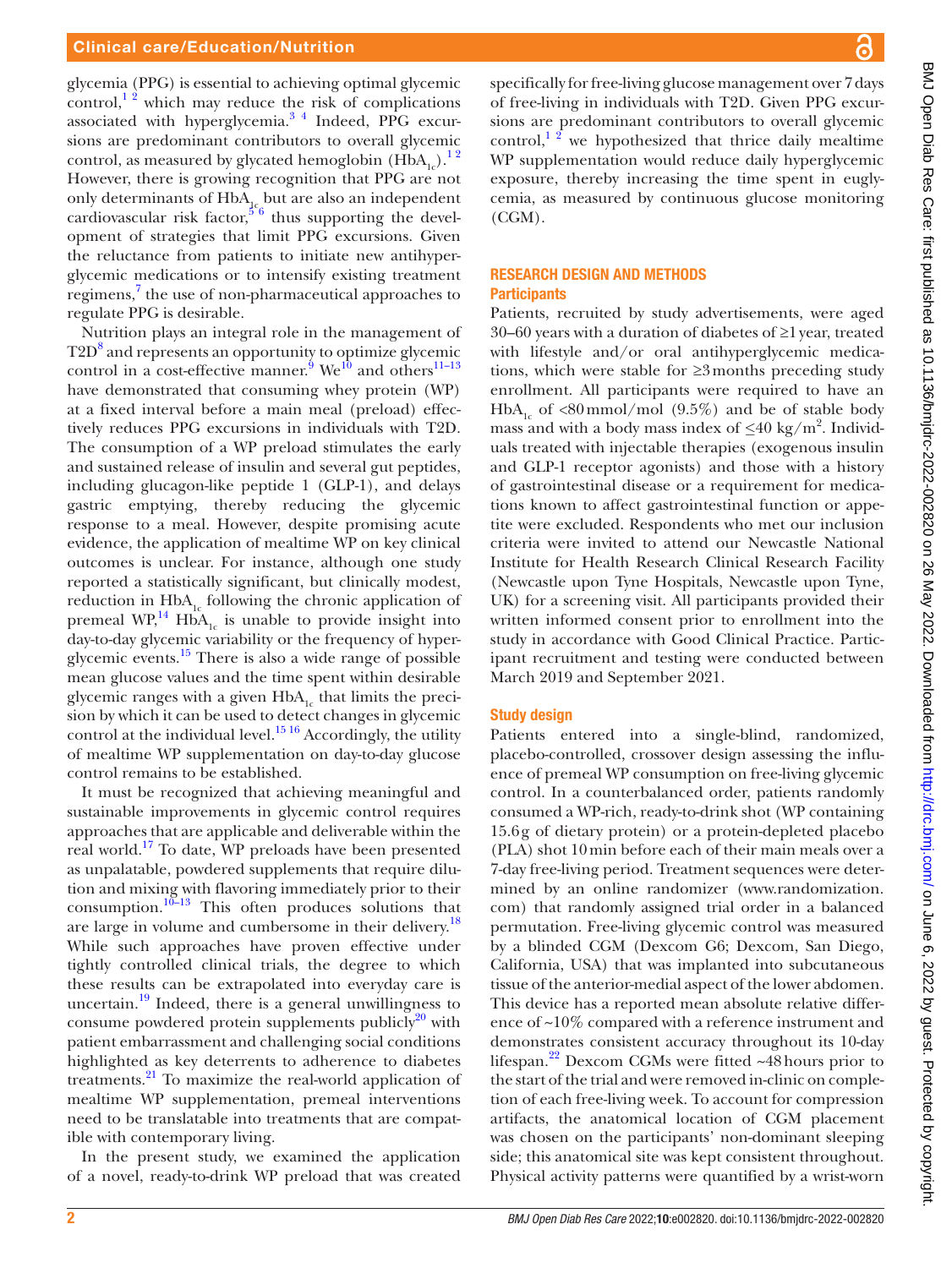activity monitor (GeneActiv, ActivInsights, UK). An ~14 day washout period separated each free-living phase. All medications were kept stable and unaltered throughout the study.

Throughout the duration of the intervention, participants were instructed to make no changes to their habitual dietary or physical activity patterns. Although the consumption of alcohol was permitted during this study, participants were asked to refrain from consuming excessive amounts of alcoholic beverages, which was defined as consuming alcohol (>3 alcoholic beverages per day) >3days per week. The duration of the study was scheduled to coincide with periods representing participant's normal daily life (ie, there were no planned activities, vacations, or unusual bouts of strenuous activity).

Free-living dietary intake was assessed by completion of an online, multipass 24-hour dietary recall system [\(https://intake24.co.uk/\)](https://intake24.co.uk/). Dietary recalls were completed daily with participants submitting a log of all foods and drinks consumed from the previous 24hours. All foods within the Intake24 system are linked to the UK National Diet and Nutrition Survey database. Participants were given detailed instructions on how to use this application prior to study enrollment. Paper supplement logs were also completed to document the timings of both supplement consumption and the commencement of the main meals. This paper log was used to identify selfreported postprandial events and to cross-reference with the timing of meals submitted by the Intake24 application; the latter was used to measure supplement adherence. Participants did not include the WP or PLA shots into their dietary recalls.

#### Intervention

Patients were instructed to consume a WP or PLA preload shot 10min prior to each of their main meals (breakfast, lunch, and dinner) over a 7-day free-living period. The premeal WP and PLA shots were produced by Arla Foods Ingredients Group P/S (Viby J, Denmark) specifically for free-living glucose management. Both treatments were stable at both temperate and chilled environmental conditions and had a shelf-life of 6 months. The premeal drinks were presented in a contemporary, ready-todrink format as a 100mL beverage 'shot' and were of similar viscosity and texture. To account for any subtle differences in mouthfeel and to maintain supplement blinding, the premeal supplements were presented as two different flavors: WP, cocoa-cappuccino; PLA, strawberry. The premeal WP treatment used a hydrolyzed WP ingredient (Lacprodan DI-6820; Arla Food Ingredients Group P/S) to produce a palatable, readyto-drink beverage. Each WP shot (418kJ) contained 15.6g of dietary protein, and a small amount of dietary carbohydrates (3g) and fat (2.3g) from 100mL of lowviscosity liquid. Further detailed information regarding the product development of the novel WP shot has been published elsewhere. $^{23}$  The PLA shot (<142kJ) contained

small amounts of dietary carbohydrate (3.9g) and fat  $(2.2g)$ , with negligible protein content  $(\langle 0.1g \rangle)$ .

#### **Outcomes**

Interstitial glucose concentrations were measured every fifth minute (288 values per day) over a period of 7days. CGM data were accepted if >90% of the available daily data and  $>70\%$  of the available weekly data were collected.<sup>[24](#page-7-17)</sup> Data from the Dexcom CGMs were stored using the Dexcom Clarity Professional web software (Dexcom, USA). Physical activity data were converted into 15s epoch files using the GENEActiv PC software V.3.2, which were subsequently analyzed using Microsoft Excel Macro files provided by the manufacturer. Energy and macronutrient intake collected by the Intake24 dietary recall were exported as a Microsoft Excel spreadsheet.

The primary outcome of this study was the time spent in hyperglycemia (>10mmol/L) during a 7-day free-living period. In addition to the primary outcome, secondary outcomes included the time spent in euglycemic range (TIR), time below range, time above range, PPG events (incremental area under the curve (iAUC) and the peak incremental change in glucose  $(\Delta PPG)$ ), measures of intraday (coefficent of variance (%CV), mean amplitude of glycemic excursions (MAGE)) and interday (mean of daily differences (MODD)) glycemic variability, and indices of hypoglycemic and hyperglycemic risk (low blood glucose index and high blood glucose index, respectively). Glucose management indicator (GMI), which gives an approximation of  $HbA<sub>1c</sub>$ based on the average glucose levels collected by CGM, was also calculated.<sup>2</sup>

Glycemic ranges were defined as <3.0mmol/L (time below range level 1), 3.0–3.8mmol/L (time below range level 2), 3.9–7.8mmol/L (time in tight euglycemic range), 3.9–10.0mmol/L (TIR), 10.0–13.9mmol/L (time above range level 1), and >13.9mmol/L (time above range level 2).<sup>24 26</sup> %CV was calculated as the SD divided by mean glucose multiplied by 100. GMI (mmol/mol) was calculated using the formula proposed by Bergenstal *et al*. [25](#page-7-18) Risk indices for high and low blood glucose, MAGE, and MODD were computed using an automated software package (EasyGV V.9.0R2; University of Oxford, UK). Daytime and nocturnal glycemia were defined as 06:00–23:55 hours and 24:00–05:55 hours, respectively.<sup>[26](#page-7-19)</sup> The iAUC for cumulative PPG events was calculated using the trapezoidal rule, depicting the area above baseline concentrations, which was accepted as the reported timing of consumption of the preload. PPG excursions were accepted if there were no self-reported eating occassions within 120min following the commencement of the meal. Where the time of meal commencement could not be established, the data were excluded from analysis. PPG events were identified and averaged per individual: that is, if 10 iAUC events were identified, the iAUC was calculated per event and then averaged per 10 to give a single iAUC event.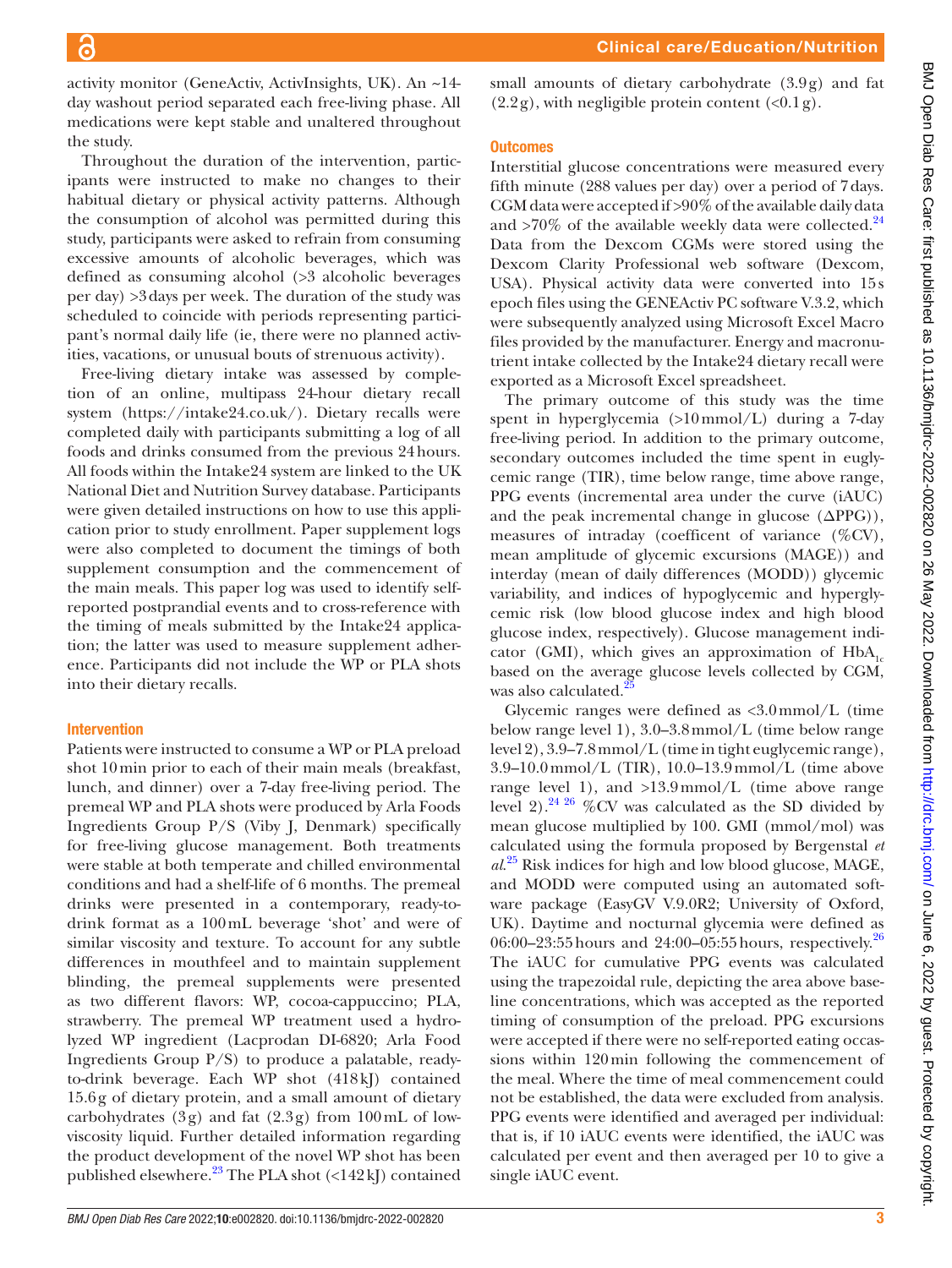#### Sample size

A sample size estimate was made using interstitial glucose collected during a 6-hour laboratory visit from preliminary data.<sup>10</sup> To detect a difference of at least  $10\%$  in time spent above 10mmol/L in the postprandial period, 18 participants were required to fully complete two trials (WP vs PLA), to test the null hypothesis that the population means are equal across trials with a probability of 0.8 and a type 1 error of 0.05. Sample size calculation was completed using Stata, with PLA mean time above  $10$  mmol/L at  $63.0\%$  vs  $51.5\%$  following WP (SD of the mean differences of 16%).

#### Statistical analysis

All data were assessed for normal distribution by a Shapiro-Wilks test. Non-parametric data were logarithmically transformed and reassessed for distribution. Where transformation failed, data were assessed nonparametrically. Paired sampled t tests or Wilcoxon signedrank test were used to explore treatment differences on variables that displayed normal or non-normal distribution, respectively. Inferential statistics were conducted using the software package IBM SPSS Statistics (V.27; IBM, USA). Significance was set at alpha p<0.05. Treatment differences in the time spent in glycemic ranges are expressed as the absolute percentage point change. Data are presented as means±SD unless stated otherwise.

#### RESULTS

#### **Participants**

The Consolidated Standards of Reporting Trials flow diagram is shown in [online supplemental figure 1](https://dx.doi.org/10.1136/bmjdrc-2022-002820). A total of 26 participants were recruited for this study. From this cohort, eight participants were withdrawn for the following reasons: one participant withdrew their consent prior to randomization; three participants were withdrawn due abnormal laboratory findings (laboratory measured  $HbA<sub>1c</sub> > 80$  mmol/mol  $(9.5\%)$ ; two participants were withdrawn due to the COVID-19 pandemic and the cessation of research activities during March–September 2020; one due to a change in glucose-lowering medication during the trial; and one due to non-adherence. Therefore, data are analyzed and presented on n=18. Patient characteristics are presented in [table](#page-3-0) 1. In brief, participants had a mean  $HbA_{1c}$  of 57.4±9.2mmol/mol (7.4%±0.8%) and a self-reported diabetes duration of 6.2±4.9 years. All participants were of white Europid descent. The most common antihyperglycemic treatments were either metformin monotherapy (n=5, 28%) or the combination of metformin and a sulfonylurea (n=6, 33%). Hypertensive and statin therapies were prescribed for 78\% (n=14) and 56\% (n=10) of participants, respectively. Five of the 18 participants were women (28%).

#### Glycemic control

#### Mean 24-hour glucose control

Key glycemic parameters during 7days of free-living are presented in [figure](#page-4-0) 1 and [table](#page-4-1) 2. During the PLA

<span id="page-3-0"></span>

| <b>Table 1</b> Patient characteristics                                      |                              |  |  |  |
|-----------------------------------------------------------------------------|------------------------------|--|--|--|
| Characteristics (n=18)                                                      |                              |  |  |  |
| Sex (male/female)                                                           | 13/5                         |  |  |  |
| Age (years)                                                                 | $50\pm 6$ (40-60)            |  |  |  |
| Stature (cm)                                                                | $172 \pm 10$                 |  |  |  |
| Body mass (kg)                                                              | $98.7 \pm 19.5$ (66.8-130.5) |  |  |  |
| BMI ( $\text{kg/m}^2$ )                                                     | $33.3 \pm 5.7$ (21.3–43.6)   |  |  |  |
| $HbA_{1c}$ (mmol/mol)                                                       | $57.4 \pm 9.2$ (42-73)       |  |  |  |
| $HbA_{1c}$ (%)                                                              | $7.4 \pm 0.8$ (6.0–8.8)      |  |  |  |
| Duration of diabetes (years)                                                | $6.2 \pm 4.9$ (2-20)         |  |  |  |
| Family history of diabetes (n)                                              | 8                            |  |  |  |
| Diabetes treatment                                                          |                              |  |  |  |
| Metformin                                                                   | 5                            |  |  |  |
| SU                                                                          | 1                            |  |  |  |
| Metformin+SU                                                                | 6                            |  |  |  |
| Metformin+SGI T2i                                                           | 2                            |  |  |  |
| Metformin, SU+TZD                                                           | 1                            |  |  |  |
| Diet and lifestyle                                                          | 3                            |  |  |  |
| $Data$ are presented as mean $\epsilon$ D unless stated athenuing $Data$ in |                              |  |  |  |

are presented as mean $\pm$ SD unless stated otherwise. Data in parenthesis are ranges.

BMI, body mass index; HbA<sub>1c</sub>, glycated hemoglobin; SGLT2i, sodium–glucose cotransporter 2 inhibitor; SU, sulfonylurea; TZD, thiazolidinedione.

free-living week, patients spent  $38.1\% \pm 28.4\%$  of the 24-hour period at blood glucose  $>10.0$  mmol/L. The prevalence of daily hyperglycemia (>10.0mmol/L) was reduced by  $-8.3\% \pm 19.3\%$  following treatment with mealtime WP supplementation [\(figure](#page-4-0) 1A), resulting in −117±276min less per 24hours spent in hyperglycemia (p=0.024). The subsequent reduction in hyperglycemic exposure enabled patients to achieve an increase in TIR of +8.7%± 19.0%, compared with PLA (p=0.035; [figure](#page-4-0) 1B). Within this euglycemic range, premeal WP supplementation increased the time spent between glucose concentrations of 3.9–7.8mmol/L by  $+8.8\% \pm 14.7\%$  (p=0.022), corresponding to an average increase of  $+127\pm210$  min per day ([figure](#page-4-0) 1C). The time spent within hyperglycemic levels 1 and 2 were numerically, but not statistically (p=0.089and p=0.352, respectively), lower following the WP preload [\(table](#page-4-1) 2).

Patient's GMI, which is an estimate of overall glycemic control, was reduced by −2.9±5.6mmol/mol during the WP treatment arm compared with PLA (p=0.045), indicative of improved glycemic control and a reduction in hyperglycemia ([table](#page-4-1) 2). Indeed, relative to PLA, mean 24-hour glucose concentrations were −0.6±1.2mmol/L lower following the premeal WP treatment (p=0.045). Despite a reduction in mean 24-hour glucose concentrations and time spent >10.0mmol/L, this was not accompanied by an increase in time below range or low blood glucose index (all p>0.317). Markers of glycemic variability were similar between treatments [\(table](#page-4-1) 2).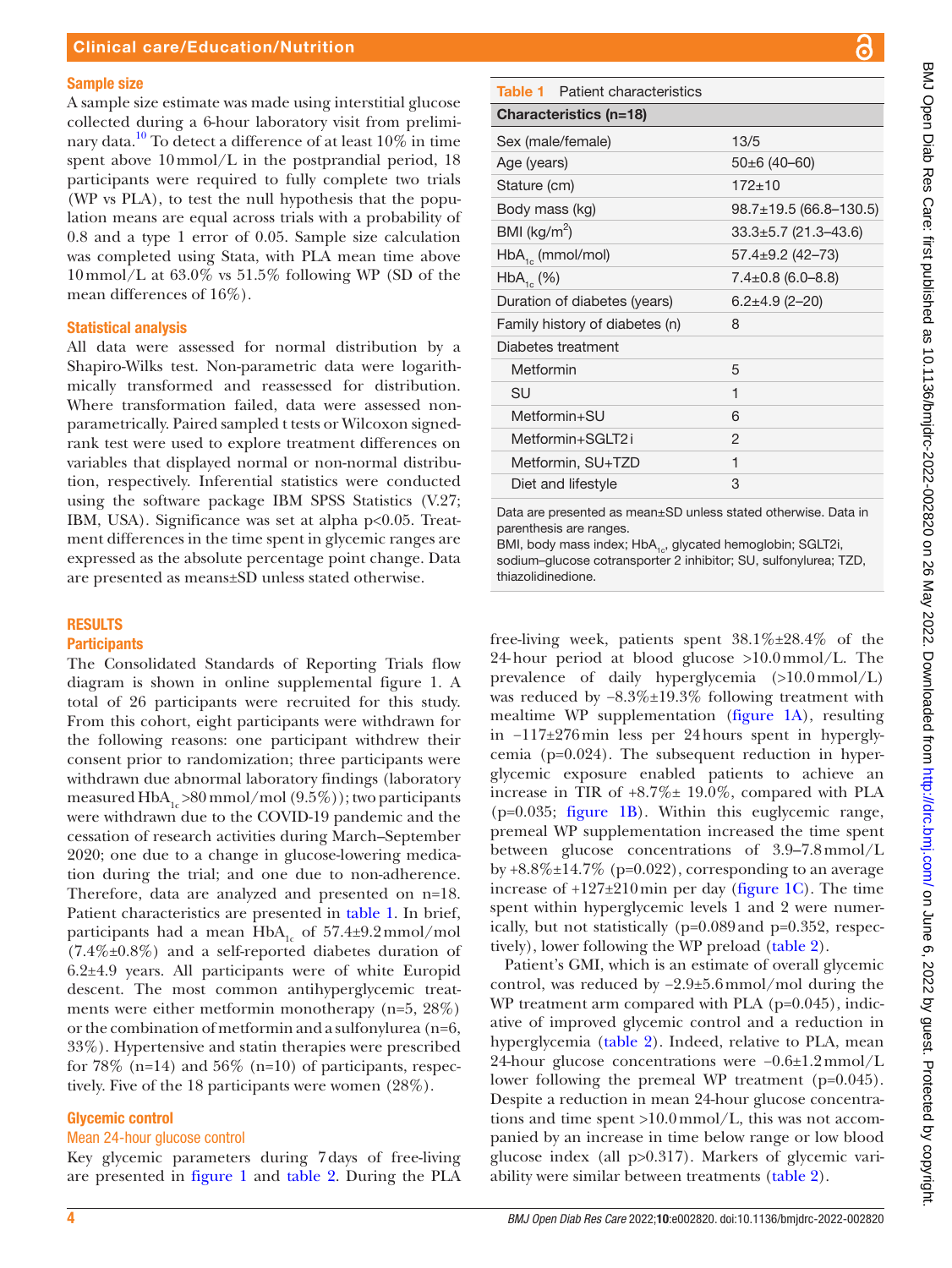

#### • WP • PLA

<span id="page-4-0"></span>Figure 1 The mean±SD percentage of time spent per day in (A) hyperglycemia (>10.0mmol/L), (B) euglycemia (3.9– 10.0mmol/L), and (C) normoglycemia (3.9–7.8mmol/L) during 7days of free-living with premeal supplementation of a whey protein (WP) (blue circles) or placebo (PLA) (red circles) preload. Panel (D) depicts the per patient delta change in the percentage of time spent >10.0mmol/L with premeal WP supplementation relative to PLA. \*Denotes a statistical treatment effect as measured by a paired samples t test or Wilcoxon signed rank test (p<0.05).

#### Diurnal and nocturnal glucose control

Mean glucose concentrations during the waken hours (06:00–23:55hours) were −0.7±1.2mmol/L lower during the WP week compared with PLA (p=0.023). Similarly, TIR was +8.7%±20.5%greater after treatment with premeal WP supplementation compared with PLA (p=0.048), and correspondingly, less time was spent in hyperglycemia (−8.9%±20.9%; p=0.048). On the other hand, parameters of glycemic control during the nocturnal period (24:00–05:55 hours) were comparable between treatments [\(online supplemental table 1](https://dx.doi.org/10.1136/bmjdrc-2022-002820)).

#### Postprandial glucose control

A total of n=652 postprandial events were identified and analyzed. The number of postprandial events were similar between treatments (WP, n=321; PLA, n=331). Relative to PLA, PPG iAUC<sub>0–120min</sub> were −24%±29% lower during the WP free-living week (p=0.003). On average,  $\Delta$ PPG was reduced by -0.7±0.9 mmol/L (p=0.007). The within-subject timing of meals were similar between freeliving weeks (mean difference, 27±24 min), as shown in [online supplemental figure 2](https://dx.doi.org/10.1136/bmjdrc-2022-002820).

#### Energy intake

There was a modest reduction in self-reported energy intake during the WP week compared with PLA (−631±1314 kJ per day), although this was statistically insignificant (p=0.057). When accounting for the energy content associated with the preloads, cumulative energy intake was similar between free-living weeks (p=0.635).

<span id="page-4-1"></span>

| Table 2                        | Free-living glycemic control parameters |                                    |                                       |         |  |
|--------------------------------|-----------------------------------------|------------------------------------|---------------------------------------|---------|--|
|                                |                                         | <b>WP</b>                          | <b>PLA</b>                            | P value |  |
|                                | Data collected (hour:min)               | 2946:09                            | 2950:28                               |         |  |
| Glucose parameters             |                                         |                                    |                                       |         |  |
| (mmol/L)                       | Mean 24-hour glucose                    | $8.9 + 1.8$                        | $9.5 + 2.0$ #                         | 0.045   |  |
| GMI (mmol/mol)*                |                                         | $54.6 + 8.6$                       | $57.4 + 9.5$ #                        | 0.045   |  |
| iAUC 0-120 min<br>(mmol/L/min) |                                         | $1.6 + 0.6$                        | $2.1 \pm 0.9$ #                       | 0.003   |  |
| PPG (mmol/L)                   |                                         | $3.0 + 1.0$                        | $3.7 + 1.3#$                          | 0.007   |  |
| Time in ranges                 |                                         |                                    |                                       |         |  |
| Time (hour:min)                | <3.0 mmol/L (%)*                        | $0.1 + 0.3$<br>$0:00+0:06$         | $0.1 + 0.3$<br>$0:00+0:06$            | 0.317   |  |
| Time (hour:min)                | 3.0-3.8 mmol/L (%)*                     | $0.5 + 1.4$<br>$0:06+0:18$         | $1.0 + 3.4$<br>$0:12+0:48$            | 0.953   |  |
| Time (hour:min)                | 3.9-7.8 mmol/L (%)                      | $38.3 \pm 26.0$<br>$9:02 \pm 6:02$ | $29.5 + 22.2$ #<br>$7:05+5:18$        | 0.021   |  |
| Time (hour:min)                | 3.9-10.0 mmol/L (%)*                    | $69.6 + 24.6$<br>$16:42 + 5:54$    | $60.9 + 27.4$ #<br>$14:37+6:36$       | 0.035   |  |
| Time (hour:min)                | 10.0-13.9 mmol/L (%)                    | $24.7 + 18.6$<br>$5:55+4:30$       | $30.0 + 17.9$<br>$7:11+4:48$          | 0.089   |  |
| Time (hour:min)                | > 13.9 mmol/L (%)*                      | $5.5 + 7.9$<br>$1:19+1:54$         | $8.5 + 12.9$<br>$2:02 \pm 3:06$       | 0.352   |  |
| Time (hour:min)                | $> 10$ mmol/L $(%)$ †                   | $29.8 + 25.1$<br>$7:09 \pm 6:01$   | $38.1 \pm 28.4 \#$<br>$9:08 \pm 6:48$ | 0.024   |  |
| Glycemic variability           |                                         |                                    |                                       |         |  |
| %CV                            |                                         | $23.8 + 5.8$                       | $23.1 + 5.0$                          | 0.609   |  |
| MAGE (mmol/L)                  |                                         | $5.0 + 1.1$                        | $5.1 + 1.0$                           | 0.653   |  |
| index <sup>+</sup>             | High blood glucose                      | $7.0 + 4.6$                        | $8.5 + 5.6$                           | 0.052   |  |
| index*                         | Low blood glucose                       | $0.8 + 1.0$                        | $0.9 + 1.4$                           | 0.689   |  |
| MODD (mmol/L)                  |                                         | $1.9 + 0.5$                        | $2.0 + 0.5$                           | 0.349   |  |
|                                |                                         |                                    |                                       |         |  |

Boldface and # indicates a statistical difference between treatments determined by a paired sampled t-test or Wilcoxon signed-rank test (p<0.05). All data are presented as means±SDs unless stated otherwise. \*Data were analyzed non-parametrically by a Wilcoxon signed-rank test. †Data were logarithmically transformed prior to analysis. %CV, coefficient of variance; GMI, glucose management indicator; iAUC, incremental area under the curve; MAGE, mean amplitude of glycemic excursions; MODD, mean of daily differences; PLA, placebo; ∆PPG, peak incremental change in glucose; WP, whey protein.

#### Physical activity

There were no differences in the time spent at differing physical activity levels between the WP and PLA weeks  $(p>0.605)$ .

#### **Compliance**

All participants tolerated the PLA and WP treatments well and reported no gastrointestinal side effects. Supplemental compliance during the intervention weeks was exemplary (WP, 97.5%±2.4%; PLA, 99.3%±2.4%).

#### **DISCUSSION**

This study examined the application of premeal WP supplementation on daily glycemic control over 1week in people with T2D. For the first time, we demonstrate that daily hyperglycemia can be significantly reduced by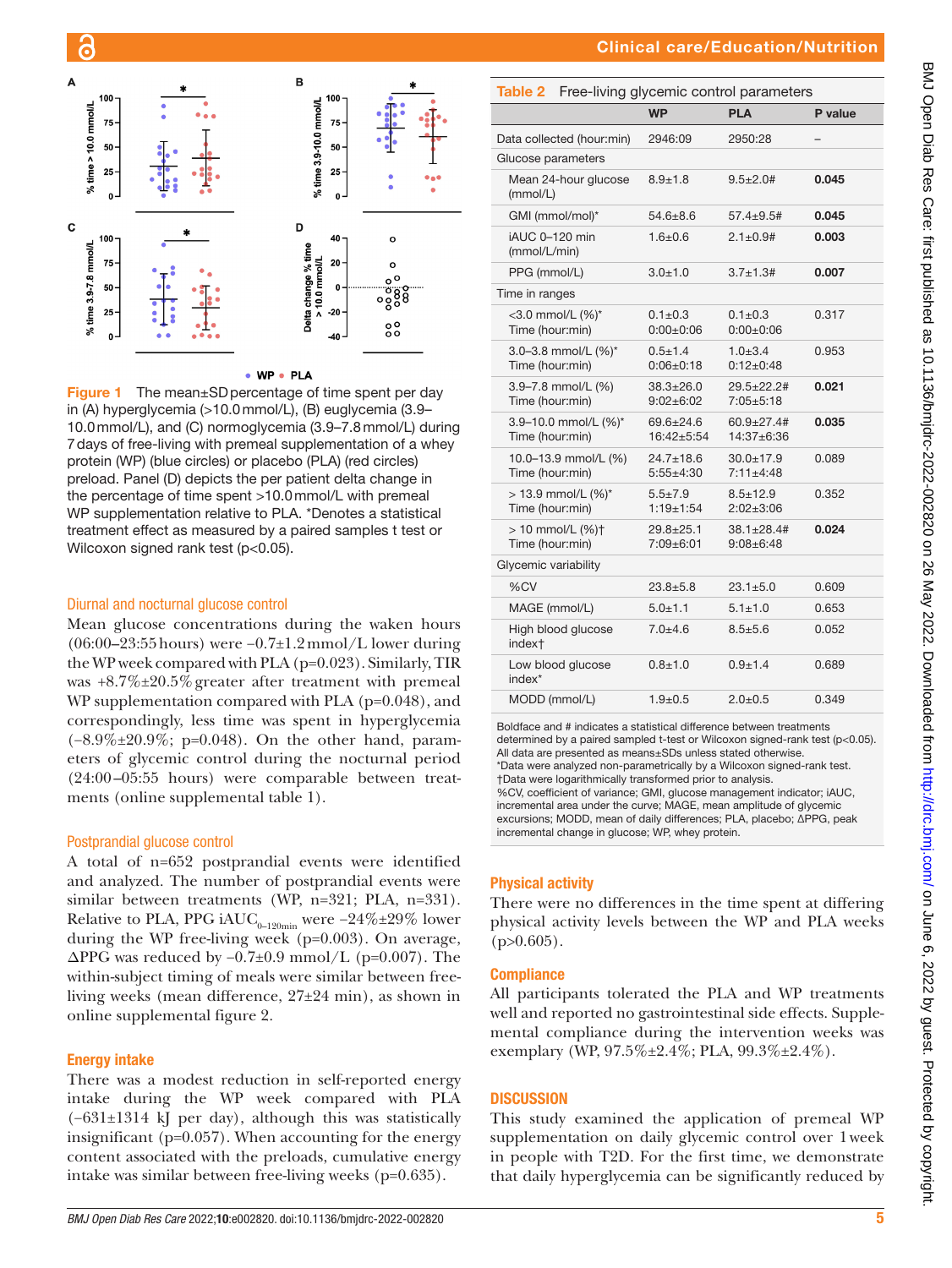the provision of a low dose of WP  $(15g)$  ingested prior to each main meal over 7days of free-living. This enabled patients to achieve 2hours more per day spent within euglycemia, without increasing the risk of hypoglycemia. These results occurred without a change in patient medication, dietary intake, or physical activity levels, thereby demonstrating the utility of premeal WP supplementation for the management of hyperglycemia.

The present study extends from previous acute laboratory work highlighting the PPG-lowering efficacy of premeal WP for people with  $T2D$ <sup>10–13</sup> However, for the first time, we report the translatability and reproducibility of these findings under real-world and free-living conditions. It was found that premeal ingestion of our novel WP shot effectively mitigated free-living PPG excursions, thereby reducing the prevalence of hyperglycemia by ~2hours per day, compared with PLA. This subsequently enabled an absolute daily increase in TIR of 8.7%, the magnitude of which is substantial. Indeed, an increase in TIR of *≥*5% is considered clinically significant $27$  and may be associated with a reduced risk of developing vascular complications[.28 29](#page-7-21) For instance, for every 10% reduction in TIR (roughly equivalent to the increase in TIR in the present study with mealtime WP supplementation), the risk of developing retinopathy or microalbuminuria was increased by 64% and 40%, respectively, in the Diabetes Control and Complications Trial cohort.<sup>[29](#page-7-22)</sup> A similar 10% reduction in TIR has also been associated with a 13% and 25% increased risk of developing cardiovascular autonomic neuropathy and peripheral neuropathy, respectively, in people with longstanding  $T2D$ .<sup>[30 31](#page-7-23)</sup> Promisingly, the preload treatments were well accepted among participants, as demonstrated by their exemplary compliance, and no adverse side effects were reported supporting the application of this novel mealtime therapy.

The findings presented herein are of interest given our data demonstrate that the intervention of available oral antihyperglycemic medications are insufficient in the protection against hyperglycemia. Current recommendations state that people with T2D should strive for <6hours per day at glucose concentrations  $>10.0 \text{mmol/L}^{24}$  $>10.0 \text{mmol/L}^{24}$  $>10.0 \text{mmol/L}^{24}$ However, despite the continued use of patient's antihyperglycemic agents, our cohort spent up to 9hours (38%) of the day at glucose concentrations >10.0mmol/L during the PLA free-living week. This observation is similar to what has been reported by others $32$  and underscores the need for further strategies designed to reduce the prevalence of hyperglycemia in people with T2D.

Our primary finding that premeal WP supplementation reduces the prevalence of hyperglycemia corroborates with data demonstrating a reduction in overall hyperglycemia following the application of PPG-lowering therapies.<sup>33</sup> Indeed, our observed reduction in time spent >10.0mmol/L derived from the waken/feeding period, as shown by the reduction in diurnal but not nocturnal hyperglycemia. Although the free-living nature of our study makes it difficuilt to discern mechanisms

associated with our findings, prior literature has demonstrated that a WP preload of similar amounts  $(15-20g)$ elevates GLP-1 above preprandial concentrations for  $\sim$ 180 min following ingestion of a meal.<sup>12 13 23</sup> The ingestion of WP also modestly stimulates the secretion of glucose-dependent insulinotropic polypeptide  $(GIP)^{12}$ ; though the relevance of this to the observed improvement in glycemic control is likely minimal since endogenous GIP has little to no effect on PPG in individuals with T2D.<sup>[34](#page-7-27)</sup> Herein, it is possible that diurnal increases in GLP-1 secretion from thrice daily WP supplementation may have enhanced β-cell glucose sensitivity and delayed the rate of gastric emptying, thereby slowing the systemic appearance of meal-derived glucose and augmenting an efficient islet response. $35 \frac{36}{10}$  These effects are consistent with what was previously observed following adminstration of a protein preload given prior to an oral glucose load,<sup>37</sup> supporting this assertion. Nonetheless, literature examining the glucoregulatory effects of premeal WP have been conducted solely following an overnight fast. Considering the regulation of PPG displays a clear circadian pattern, $38$  whether a low dose of mealtime WP supplementation is sufficient to augmenting a PPGlowering milieu to meals consumed later in the day is unclear and requires future study.

The present analyses demonstrates that the addition of premeal WP to patient care has the potential to reduce daily hyperglycemia and increase TIR without increasing the risk of hypoglycemia, as shown by the low blood glucose index and time spent below range. An increase in TIR is also suggestive that the frequency of erratic glycemic swings were reduced with mealtime WP.<sup>39</sup> Fluctuations in glycemia are posited to be implicated in the pathogenesis of diabetes-related vascular complications, supporting the development of strategies designed to reduce glycemic variability.<sup>[40](#page-7-32)</sup> Although there were no changes in amplitude markers of glycemic variability with WP supplementation (ie, %CV), this likely reflects the relative glycemic stability of the cohort studied since all patients had a %CV <36%.<sup>24</sup> Nevertheless, the risk of microvascular complications has recently been shown to be inversely related to TIR, independent of  $\%$ CV.<sup>28</sup> Therefore, although there were no changes in amplitude markers of glycemic variability with the WP treatment, this is unlikely to affect the clinical value of our results.

To the best of the authors' knowledge, this is the first study designed and powered to examine the use of premeal WP on free-living glycemic management captured by masked CGM. Our study is rendered timely as its design benefits from incorporating current recommendations that endorse the use of CGM when assessing glycemic control at the individual level. $26$  Offering ecological validity to our findings, patient's GMI during PLA was identical to their laboratory-measured  $HbA_{1c}$ . This suggests that our reported data reflects a true change from participant's habitual glycemic control.<sup>[25](#page-7-18)</sup> In this regard, an increase in TIR of ~9% with premeal WP supplementation is projected to confer a  $\sim 5-7$  mmol/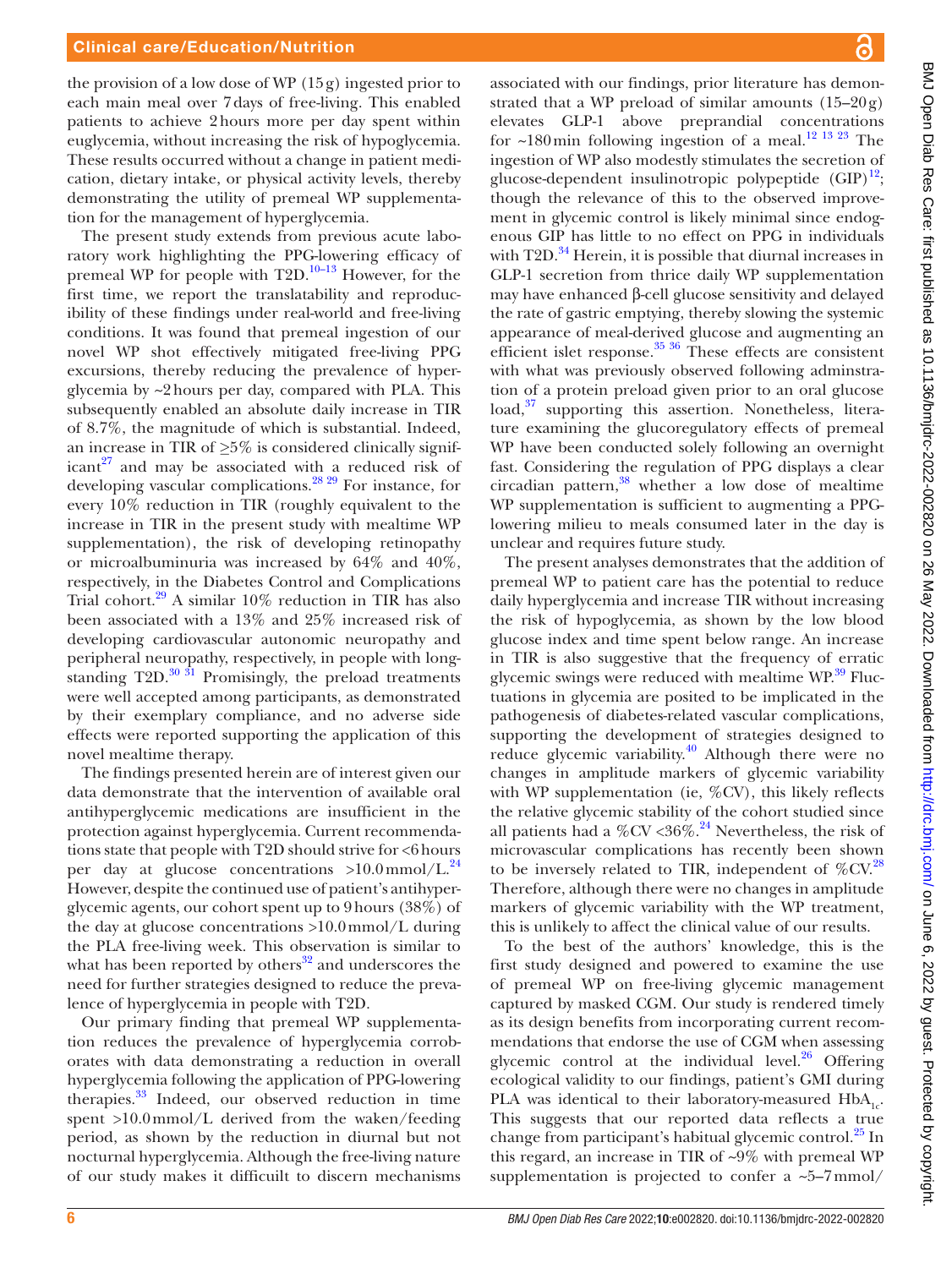is of importance given our analysis clearly demonstrates that the prevelance of hyperglycemia is an underappreciated problem for people with controlled T2D treated with available oral medications. The provision of a contemporary WP preload shot may represent an effective sole or adjunctive therapy for the treatment of hyperglycemia, which could also have important financial implications at a time where public health budgets are constrained. Author affiliations <sup>1</sup>Population Health Sciences Institute, Newcastle University, Newcastle upon Tyne, UK <sup>2</sup>Health and Performance Nutrition, Arla Foods Ingredients Group P/S, Viby J, Denmark <sup>3</sup>Biosciences Institute, Newcastle University, Newcastle upon Tyne, UK <sup>4</sup>Sport and Exercise Sciences, Manchester Metropolitan University, Manchester, UK Acknowledgements The authors thank the study participants for their time, effort, and commitment, as well as the research teams at the Newcastle National Institute for Health Research Clinical Research Facility, Newcastle upon Tyne, for their assistance with data collection.

> Contributors KS, EJS, and DJW designed the research. KS conducted the research, analyzed the data, and wrote the manuscript. DJW analyzed the data and wrote the manuscript. GST, MW, KABD, LHB and EJS reviewed and edited the manuscript. DJW is the guarantor of this work and takes responsibility for the integrity of the data and the accuracy of data analysis.

Funding This work was supported by a grant awarded to DJW and EJS (grant no: BH172513) from Arla Foods Ingredients Group P/S (Viby J, Denmark). Arla Foods Ingredients Group P/S produced whey protein and placebo treatments. Arla Foods Ingredients Group P/S had no role in the collection, analysis, or interpretation of data. CGM equipment were provided by an equipment award to DJW from Dexcom (San Diego, California, USA).

Competing interests DJW and EJS have received research funding, travel expenses, and consultancy fees from Arla Foods Ingredients Group P/S. EJS has received research funding from The Dairy Council. LHB is an employee of Arla Foods Ingredients Group P/S.

Patient consent for publication Not required.

Ethics approval This randomized controlled, crossover trial was conducted in line with Good Clinical Practice and the revised 1983 Declaration of Helsinki. This study involves human participants. Ethical approval was obtained from the North East– Newcastle & North Tyneside 1 Research Ethics Committee (reference: 18/NE/0372). Ethics granted: January 16, 2019. Participants gave informed consent to participate in the study before taking part.

Provenance and peer review Not commissioned; externally peer reviewed.

Data availability statement Data are available on reasonable request.

Supplemental material This content has been supplied by the author(s). It has not been vetted by BMJ Publishing Group Limited (BMJ) and may not have been peer-reviewed. Any opinions or recommendations discussed are solely those of the author(s) and are not endorsed by BMJ. BMJ disclaims all liability and responsibility arising from any reliance placed on the content. Where the content includes any translated material, BMJ does not warrant the accuracy and reliability of the translations (including but not limited to local regulations, clinical guidelines, terminology, drug names and drug dosages), and is not responsible for any error and/or omissions arising from translation and adaptation or otherwise.

Open access This is an open access article distributed in accordance with the Creative Commons Attribution Non Commercial (CC BY-NC 4.0) license, which permits others to distribute, remix, adapt, build upon this work non-commercially, and license their derivative works on different terms, provided the original work is properly cited, appropriate credit is given, any changes made indicated, and the use is non-commercial. See: <http://creativecommons.org/licenses/by-nc/4.0/>.

#### ORCID iDs

Kieran Smith <http://orcid.org/0000-0001-7275-4379> Guy S Taylor<http://orcid.org/0000-0002-5207-1498> Daniel J West<http://orcid.org/0000-0003-2246-4925>

mol (0.6%) reduction in  $HbA_{1c}$ <sup>16 27</sup> This assertion is supported by our findings of a reduction in mean daily glucose concentrations (−0.6mmol/L). In the context of available treatments for T2D, the magnitude of this projected reduction in  $HbA_{1c}$  is akin to what would be expected from the adminstration of thiazolidinediones, sodium–glucose cotransporter 2 inhibitors and dipeptidyl peptidase-IV inhibitors.<sup>41</sup> Considering adherence to pharmacological agents can be poor,<sup>[7](#page-7-3)</sup> the data presented herein may hold important implications for the management of hyperglycemia.

When accounting for the energy associated with the preloads, daily energy intake was similar between treatments. This was despite patients consuming an additional ~836kJ/day when adherent to the WP shot, compared with PLA. Therefore, patients may modestly adjust their energy intake to account for the caloric load associated with a small WP preload. This is in line with previous observations that reported no change in body mass following the long-term ingestion of mealtime WP supplementation  $({\sim}753 \text{ kJ/day})$  in people with T2D.<sup>14</sup> These collective findings are appealing and suggest that the adherence to a low dose of premeal WP is unlikely to compromise weight management in obese and dysglycemic populations.

There are several strengths associated with our study including our randomized, placebo-controlled, crossover design, and the counterbalanced administration of treatments to minimize treatment order effects. Furthermore, and unique to this study, patients were provided with premeal WP and PLA shots created specifically for the real-world application of mealtime WP supplementation. Nonetheless, our study is not without its limitations. First, our analyses were conducted on people of white, Europid descent; thus, the applicability of these results to other ethnic groups and races is unclear. Second, although our study was powered to test the primary outcome, we acknowledge that our analyses are conducted on a small sample of people with T2D (n=18). Since our patients were of relatively controlled diabetes and treated with oral therapies, our findings cannot be extrapolated to the wider T2D population. Finally, although our findings indicate an improvement in glycemic control with mealtime WP supplementation, the long-term evidence supporting our data is lacking with only one study to date reporting a modest improvement in  $HbA<sub>1c</sub>$  with premeal WP supplementation. $^{14}$  Whether the results presented herein are sustainable longer term or are associated with improvements in clinically relevant end points cannot be inferred and require further investigation. Importantly, however, the glucose-lowering mechanisms by which premeal WP supplementation regulates PPG remain functionable after its chronic application $14$  supporting these findings.

In summary, we show that thrice daily consumption of a novel preload shot containing a low dose of WP reduces daily hyperglycemia, increasing the time spent in euglycamia by ~2hours per day during 7days of free-living. This